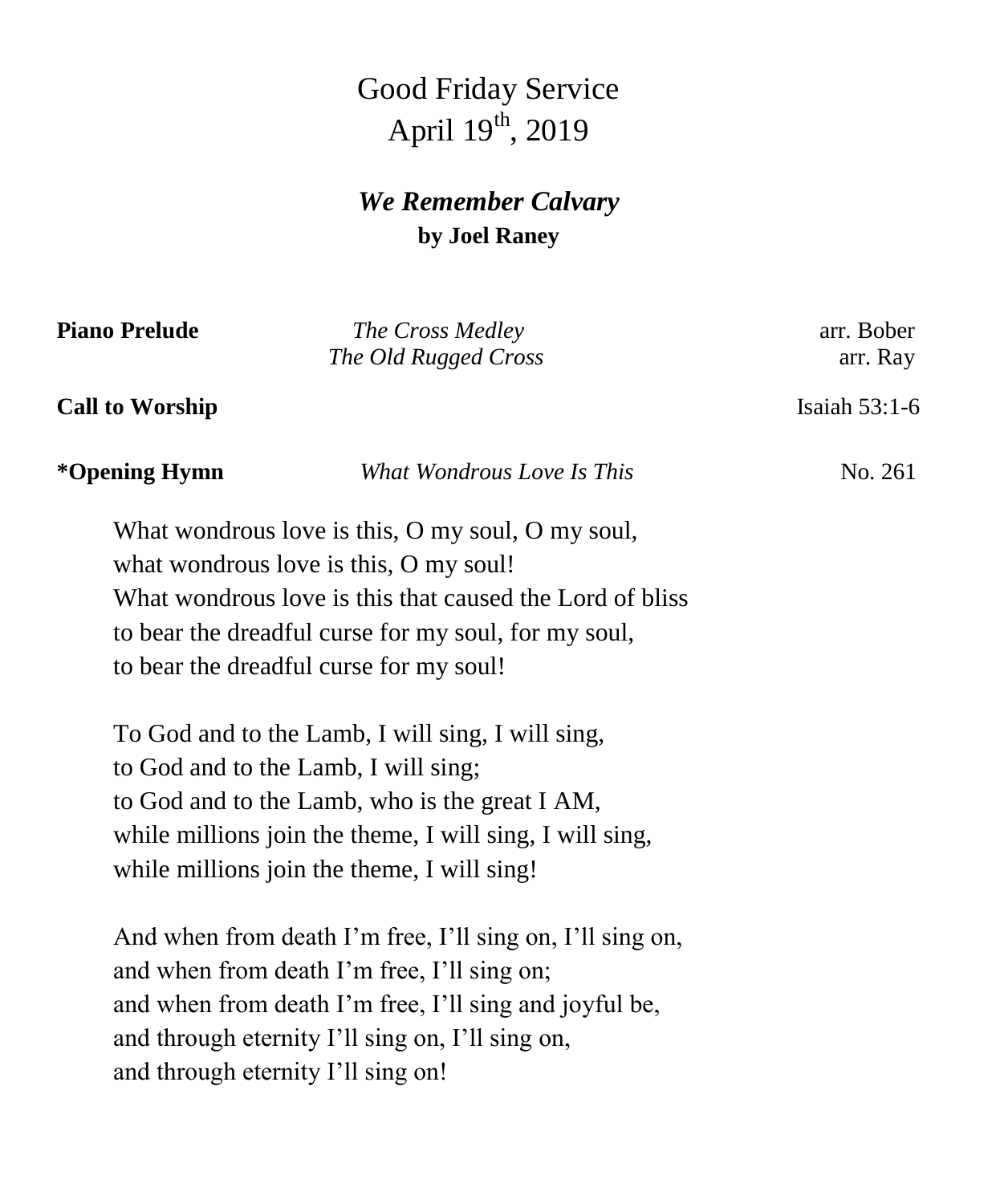#### **\*Prayer of Invocation**

#### **Responsive Reading**

Leader: Tonight we gather to remember what was accomplished on the cross.

- **People: The light shines in the darkness but the darkness did not understand it.** (John 1:5)
- Leader: Tonight we remember the circumstances that led Jesus to the cross.
- **People: He humbled Himself and became obedient unto death, even death on a cross.** (Philippians 2:6-8)
- Leader: Tonight we remember the love that kept Jesus on the cross.
- **People: God was pleased to dwell in Christ, and through Him reconciled all things on earth and in heaven, by the blood shed on the cross.**  (Colossians 1:20)
- Leader: Tonight we remember the redemption given through the cross.
- **People: Surely He took up our infirmities and carried our sorrows. He was pierced for our transgressions, crushed for our iniquities; the punishment that brought us peace was laid upon Him, and by His wounds we are healed.** (Isaiah 53:4-5)

### **Prayer in Unison**

Almighty God, look with mercy upon Your children for whom our Lord Jesus Christ was sent to redeem. Just as You graced the disciples in the upper room with Your cleansing touch, grant, O Lord, Your cleansing in our lives. Amen.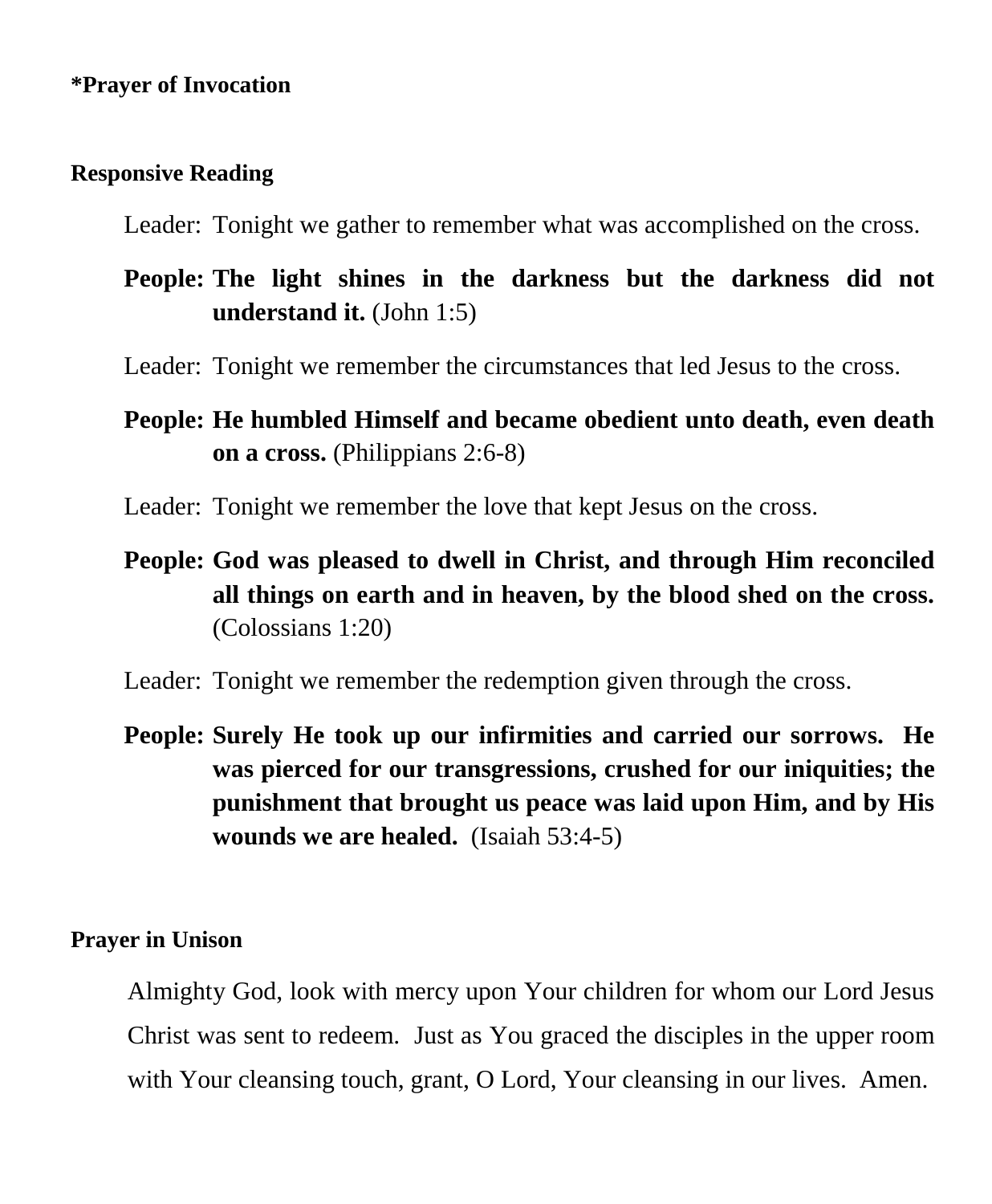#### **Choir:** *Jesus, Keep Me Near the Cross*

Jesus, keep me near the cross; there a precious fountain, free to all – a healing stream – flows from Calv'ry's mountain. In the cross, in the cross, be my glory ever; till my raptured soul shall find rest beyond the river.

Near the cross! O Lamb of God, bring its scenes before me; help me walk from day to day with its shadow o'er me. In the cross, in the cross, be my glory ever; till my raptured soul shall find rest beyond the river.

#### **Narrator**

### **Choir:** *Here I Am to Worship*

Light of the world, You stepped down into darkness, opened my eyes, let me see. Beauty that made this heart adore You, hope of a life spent with You.

Here I am to worship; here I am to bow down; here I am to say that You're my God. You're altogether lovely, altogether worthy, altogether wonderful to me.

King of all days, O so highly exalted, glorious in heaven above. Humbly You came to the earth You created, all for love's sake, became poor.

Here I am to worship; here I am to bow down; here I am to say that You're my God. You're altogether lovely, altogether worthy, altogether wonderful to me.

## **Narrator & Lighting of 7 candles**

### **Trio:**

I'll never know how much it cost to see my sin upon that cross. I'll never know how much it cost to see my sin upon that cross. I'll never know how much it cost to see my sin upon that cross.

### **Choir:**

Here I am to worship; here I am to bow down; here I am to say that You're my God. You're altogether lovely, altogether worthy, altogether wonderful to me.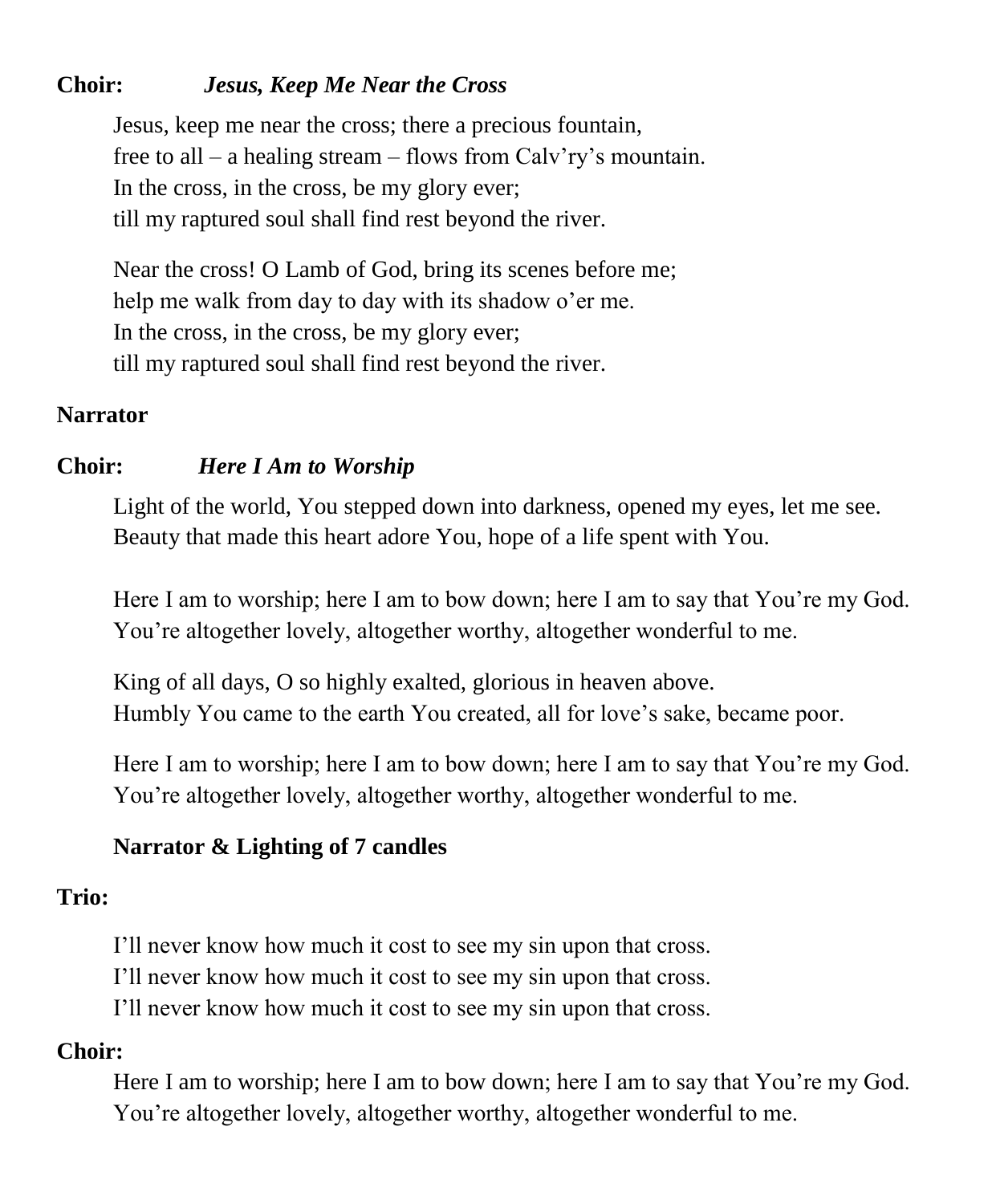#### **Narrator**

#### **Trio:** *We Remember*

As we gather here, we remember how You turned the water into wine; how You fed the hungry crowd with five loaves of bread, how You healed the sick and the blind. As we gather here, we remember how You gave Your life on the tree. We remember, Lord, Your sacrifice, we remember Calvary.

As we gather here, we remember how You freely gave to those in need, how You shared Your Father's love, His undying care, with each word, each thought, every deed. As we gather here, we remember how You gave Your life on the tree. We remember, Lord, Your sacrifice, we remember Calvary.

#### **Choir:**

When I survey the wondrous cross on which the Prince of Glory died, my richest gain, I count but loss, and pour contempt on all my pride.

## **Congregation Sing Along With Choir:**

Were the whole realm of nature mine, that were an offering far too small; love so amazing so divine, demands my soul, my life, my all.

#### **Trio:**

We remember, Lord, Your sacrifice, we remember Calvary.

#### **Narrator**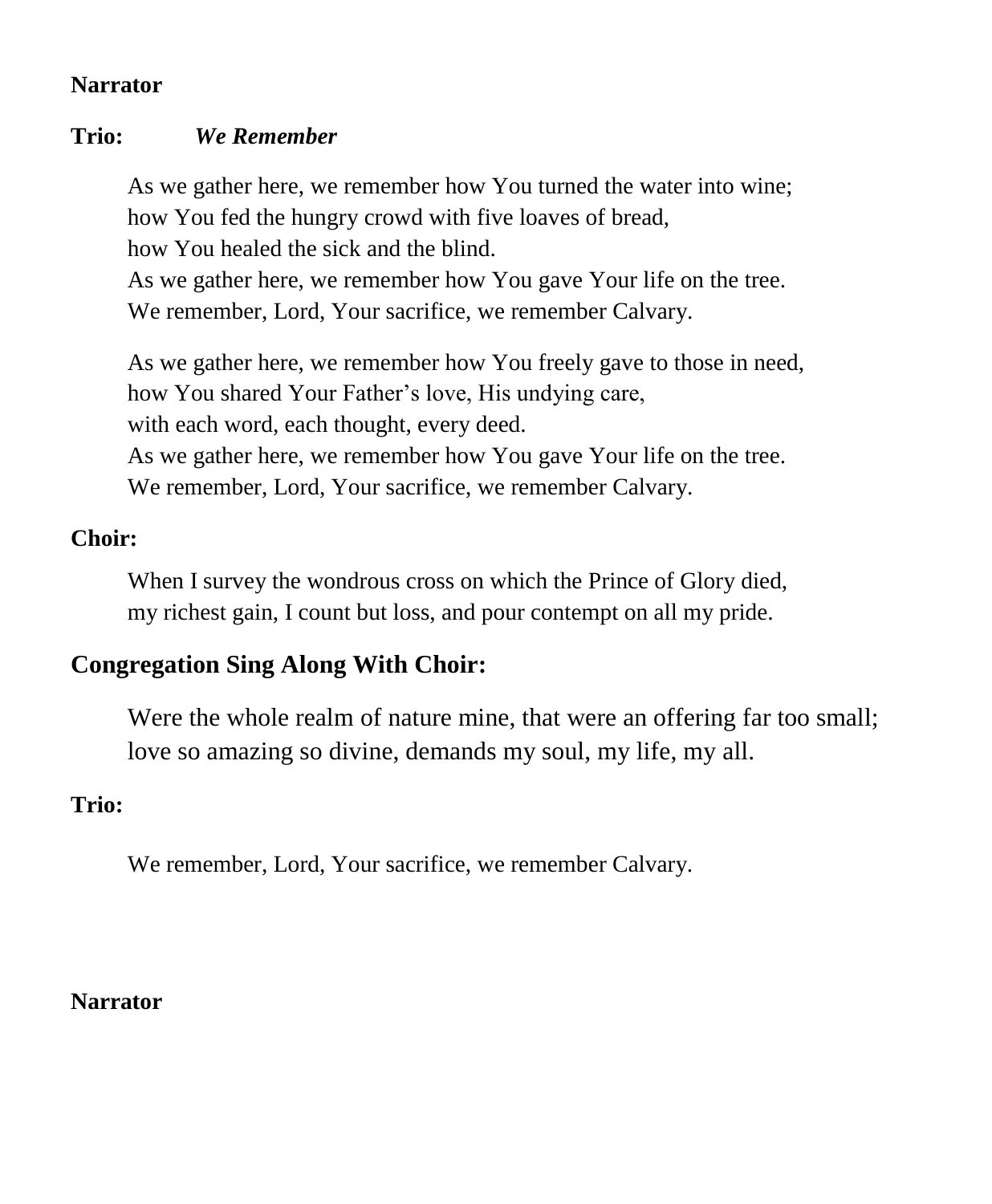## **\*Congregation Stand & Sing Along with Choir:** *My Faith Looks Up to Thee*

My faith looks up to Thee, Thou Lamb of Calvary, Savior divine! Now hear me while I pray, take all my guilt away. O let me from this day be wholly thine! (**Sing through twice**)

## **1 st Candle is extinguished**

#### **Narrator**

#### **Choir:** *Change My Heart, O God*

Change my heart, O God, make it ever true. Change my heart, O God, may I be like You. Change my heart, O God, make it ever true. Change my heart, O God, may I be like You.

You are the Potter, I am the clay; mold me and make me, this is what I pray.

Search me, O God, and know my heart today; try me, O Savior, know my thoughts, I pray. Take all my will, my passion, self, and pride; I now surrender, Lord, in me abide.

You are the Potter, I am the clay; mold me and make me, this is what I pray.

Change my heart, O God, make it ever true. Change my heart, O God, may I be like You.

## **2 nd Candle is extinguished**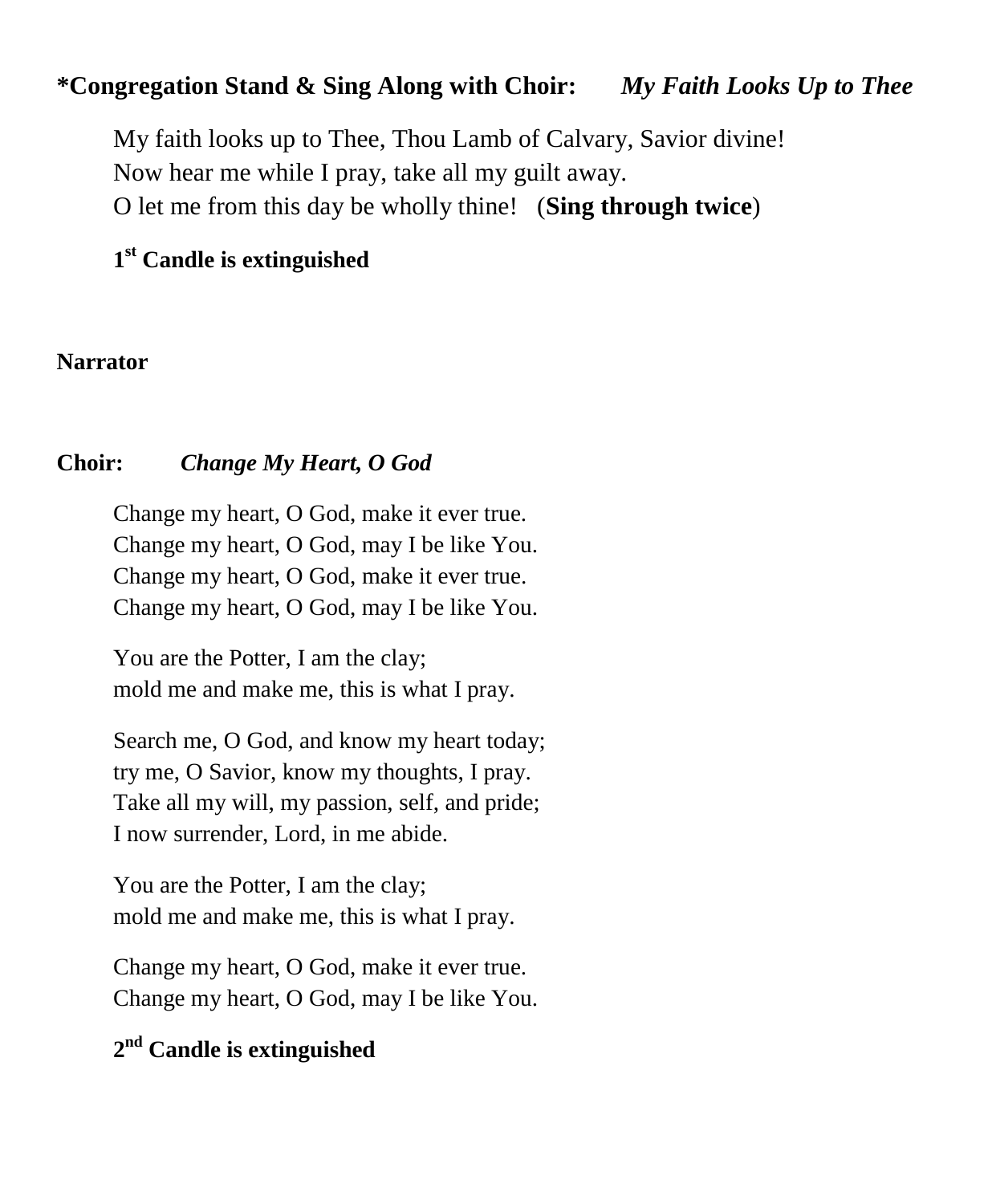#### **Narrator**

#### **Choir: Have Thine Own Way, Lord!**

Have Thine own way, Lord! Have Thine own way! Search me and try me, Master, today! Whiter than snow, Lord, wash me just now, as in Thy presence humbly I bow.

Have Thine own way, Lord! Have Thine own way! Wounded and weary, help me, I pray! Power, all power surely is Thine! Touch me and heal me, Savior divine!

#### **Narrator**

## **Congregation Sing Along With Choir:**

Have Thine own way, Lord! Have Thine own way! Hold o'er my being absolute sway! Fill with Thy Spirit till all shall see Christ only, always, living in me!

## **3 rd Candle is extinguished**

#### **Narrator**

#### **Choir:** *Beneath the Cross of Jesus*

Beneath the cross of Jesus I gladly take my stand, the shadow of a mighty Rock within a weary land; a home within the wilderness, a rest upon the way, from the burning of the noon-tide heat and the burden of the day.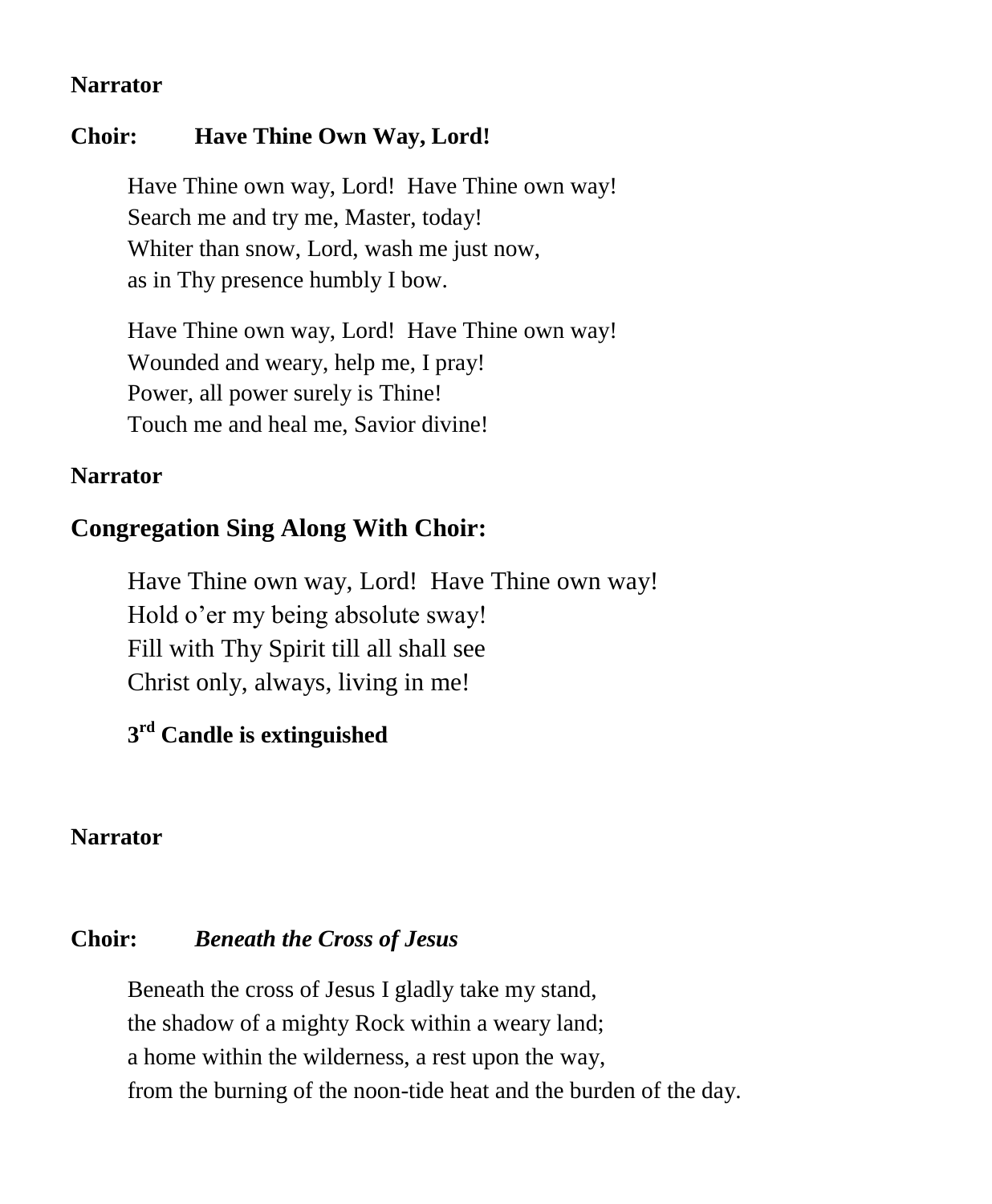Upon the cross of Jesus mine eye at times can see the very dying form of One who suffered there for me: and from my stricken heart with tears two wonders I confess, the wonders of redeeming love and my unworthiness.

## **4 th Candle is extinguished**

#### **Narrator**

### **Choir:** *Lord, Remember Me*

Lord, remember me; Lord, remember me. Dear Lamb of Calvary, please remember me. Lord, remember me; Lord, remember me. This is my humble plea, Lord, remember me. (Repeat)

## **Congregation Sing Along With Choir:**

Just as I am without one plea, but that Thy blood was shed for me, and that Thou bidd'st me come to Thee, O Lamb of God, I come, I come!

## **Choir only:**

Lord, remember me; Lord, remember me. Dear Lamb of Calvary, please remember me.

## **5 th Candle is extinguished**

**Narrator:** *The Crucifixion*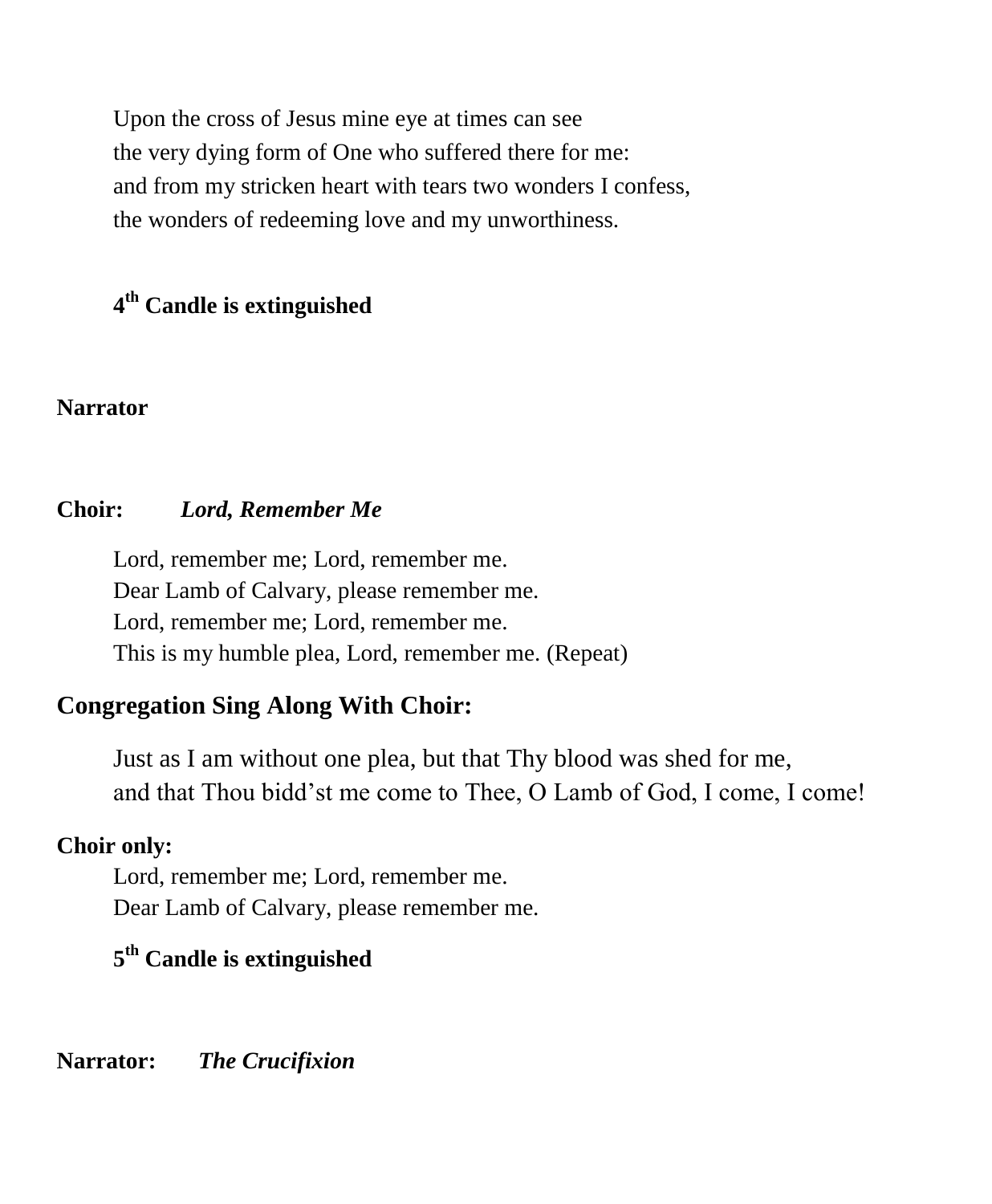#### **Choir:** *Near the Cross*

Jesus, keep me near the cross; there a precious fountain, free to all, a healing stream flows from Calvary's mountain. In the cross, in the cross, be my glory ever, till my raptured soul shall find rest beyond the river.

Oh, to see my name written in the wounds, for through Your suffering I am free. Death is crushed to death; life is mine to live, won through Your selfless love.

This, the pow'r of the cross: Son of God, slain for us. What a love! What a cost! We stand for given at the cross. At the cross, at the cross!

Near the cross I'll watch and wait, hoping, trusting, ever, till I reach the golden strand just beyond the river. In the cross, in the cross, be my glory ever, till my raptured soul shall find rest beyond the river.

We stand forgiven at the cross.

## **6 th Candle is extinguished**

**Meditation**

**Narrator**